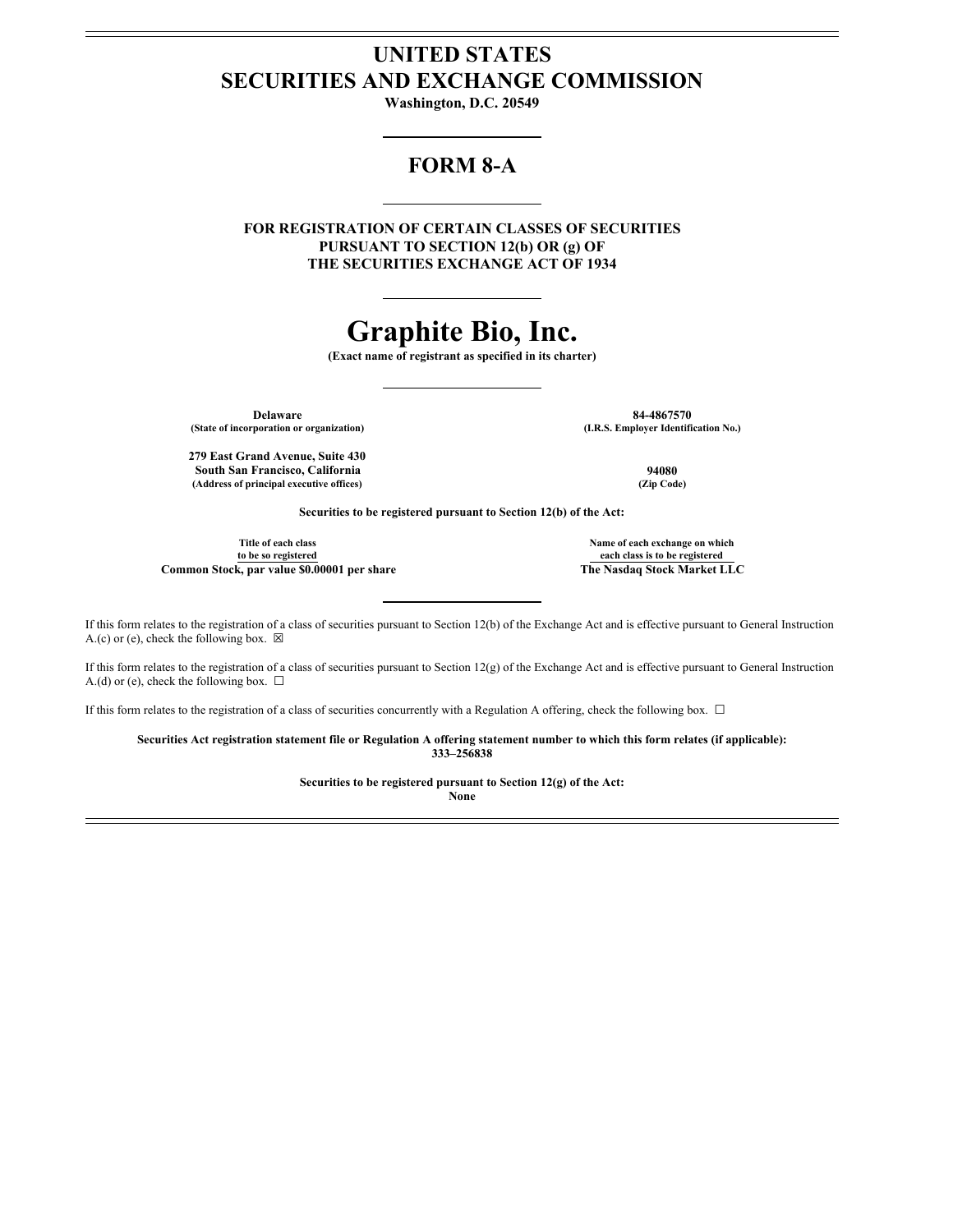## **INFORMATION REQUIRED IN REGISTRATION STATEMENT**

#### **Item 1. Description of Registrant's Securities to be Registered.**

For a description of Graphite Bio, Inc.'s (the "Registrant") common stock, par value \$0.00001 per share (the "Common Stock"), to be registered hereunder, reference is made to the information set forth under the heading "Description of Capital Stock" in the Registrant's prospectus that constitutes a part of the Registrant's Registration Statement on Form S-1, as amended (File No. 333–256838) (the "Registration Statement"), filed with the Securities and Exchange Commission (the "Commission") under the Securities Act of 1933, as amended (the "Securities Act"), which information is hereby incorporated by reference. The description of the Common Stock included in any form of prospectus subsequently filed by the Registrant with the Commission pursuant to Rule 424(b) under the Securities Act shall be deemed to be incorporated by reference herein.

#### **Item 2. Exhibits.**

In accordance with the "Instructions as to Exhibits" with respectto Form 8-A, no exhibits are required to be filed as part of this registration statement because no other securities of the Registrant are registered on The Nasdaq Stock Market LLC and the securities registered hereby are not being registered pursuant to Section 12(g) of the Securities Exchange Act of 1934, as amended.